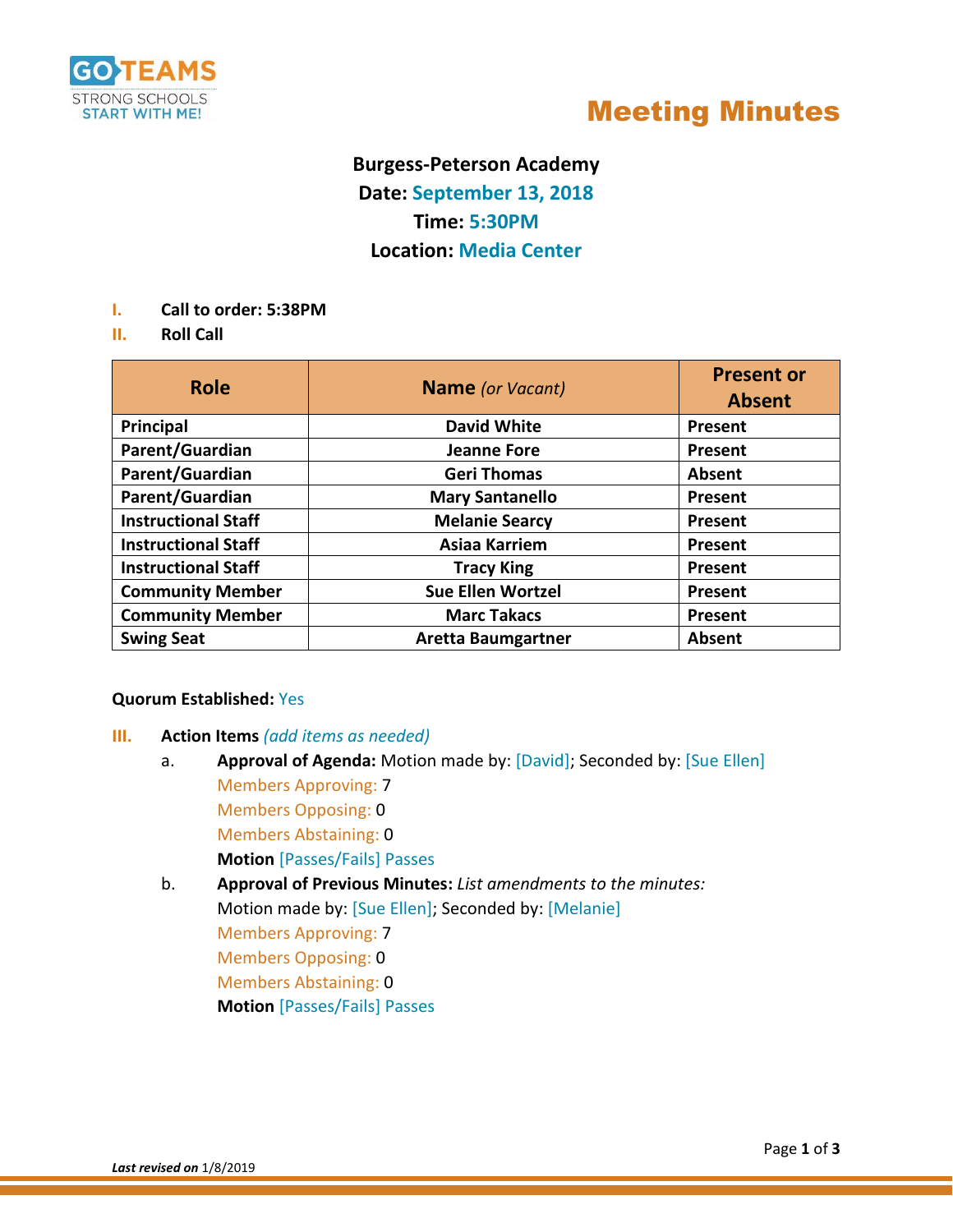

# Meeting Minutes

- **IV.** Filling vacant position---Recommendation at next meeting by Mr. White---will only be for 1 year
- **V. Discussion Items** *(add items as needed)*
	- a. **Discussion Item 1**: School Facilities Concerns & Limitations: BPA is slated for 875

We need a programing audit to reflect our true building capacity. Mr. White feels closer to high 600's Growth in JC, close & over capacity, BPA is getting full. Plan from cluster advisory team to address the issue with the district

Resource Example: Dekalb Co. planning tool (website) Questions: How do you come up with the formula to determine capacity?

Will there be a two campus options?

1 st Step: Alva Hardy/Jerry Smith at facilities

\*\*Continue the Discussion with possible expert visitors to join next meeting…

Official request will be made from the BPA Go Team

## b. **Discussion Item 2**: Go Team Focus for 2018

- \*\*IB Authorization Visit—GO Team & Parental Involvement
	- Parent Share Group-Target parents with multiple
	- children/different grade levels to speak on growth
	- More options for access for IB engagement sessions
- \*\*Communication Protocol (School? District?)
- \*\*6th Grade Transition-working with King Middle School and the Jackson Cluster Advisory Team

## **VI. Information Items**

a. Title I Parent Information and Update-Ottavia Lang, BPA Title I designee Ms. Lang presented the BPA Title I program including an explanation of what Title 1 is, our school-wide goals, what her role is as the Title 1 Parent Liaison, and the budget.

> Communication: Reaching out to more parents, where to focus our outreach, suggestion boxes, social media presence, and teacher communication platforms

## b. **Principal's Report:**

**Staffing:** New KDG class is up and running. Hillaby Bannister from E. Rivers. Will start on Monday, 9/17.

**Enrollment Updates:** Class size updates on grade levels